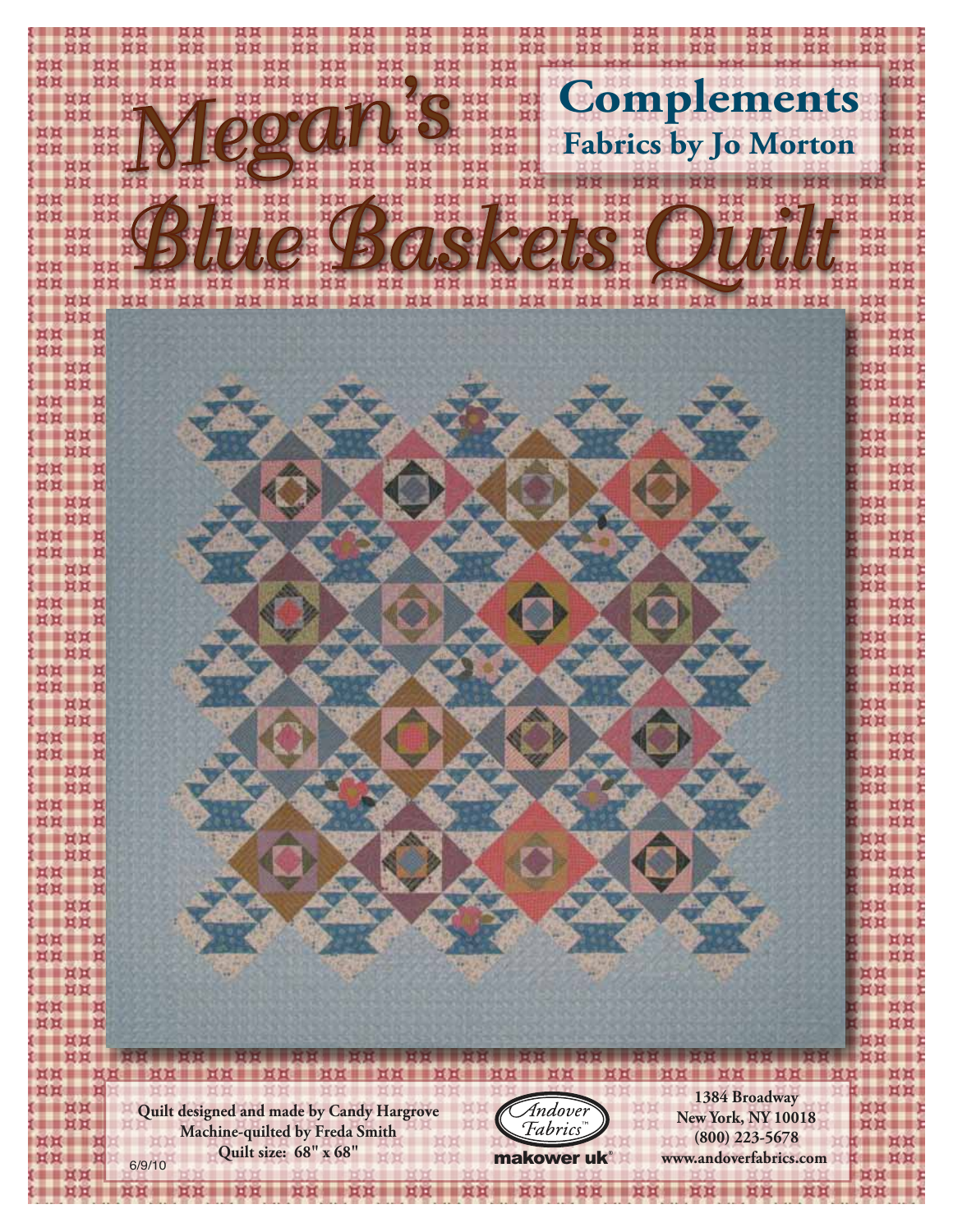# **Megan's Blue Baskets Quilt**

*Introducing Andover Fabrics new collection: Complements by Jo Morton Quilt designed and made by Candy Hargrove Machine-quilted by Freda Smith*

Quilt finishes 68" x 68" 25 Basket blocks 8" x 8" 16 Square-in-a-Square blocks 8" x 8"

*Pieced Basket blocks combine with Square-in-a-Square blocks to make a very pretty diagonal-set quilt. Appliquéd flowers arranged on some of the Basket blocks add a touch of summer and a whimsical feeling.*

# **Fabric Requirements**

|                                         |                  | Yardage              |         |
|-----------------------------------------|------------------|----------------------|---------|
| <b>Fabric A</b>                         | blocks           | Fat eighth           | 4878-G  |
| <b>Fabric B</b>                         | blocks           | 1 yard               | 4883-W  |
| <b>Fabric C</b>                         | blocks, appliqué | Fat eighth           | 4884-E  |
| <b>Fabric D</b>                         | blocks           | Fat quarter          | 4890-B  |
| <b>Fabric E</b>                         | blocks           | Fat eighth           | 4890-P  |
| <b>Fabric F</b>                         | blocks           | Fat eighth           | 4891-G  |
| <b>Fabric G</b>                         | blocks, appliqué | Fat eighth           | 4892-G  |
| <b>Fabric H</b>                         | blocks           | Fat eighth           | 4892-Y  |
| <b>Fabric I</b>                         | blocks, appliqué | Fat eighth           | 4893-G  |
| <b>Fabric</b> J                         | blocks           | Fat eighth           | 4893-LE |
| Fabric K*                               | blocks, border,  |                      |         |
| binding                                 |                  | $2\frac{1}{2}$ yards | 4894-B  |
| <b>Fabric L</b>                         | blocks           | Fat eighth           | 4894-O  |
| <b>Fabric M</b>                         | blocks           | Fat eighth           | 4894-P  |
| <b>Fabric N</b>                         | blocks           | Fat eighth           | 4894-RP |
| <b>Fabric O</b>                         | blocks           | $1\frac{5}{8}$ yards | 4896-B  |
| <b>Fabric P</b>                         | blocks           | Fat eighth           | 4896-P  |
| <b>Fabric Q</b>                         | blocks           | Fat eighth           | 4896-Y  |
| <b>Fabric R</b>                         | blocks           | Fat eighth           | 4897-B  |
| <b>Fabric S</b>                         | blocks           | Fat quarter          | 4897-Y  |
| <b>Fabric T</b>                         | blocks           | Fat eighth           | 4898-E  |
| <b>Fabric U</b>                         | blocks, appliqué | Fat eighth           | 4898-G  |
| <b>Fabric V</b>                         | blocks           | Fat eighth           | 4898-O  |
| <b>Fabric W</b>                         | blocks, appliqué | Fat quarter          | 4898-P  |
| <b>Fabric X</b>                         | blocks, appliqué | Fat quarter          | 3790-E  |
| <b>Fabric Y</b>                         | blocks           | Fat eighth           | 4241-E  |
| Backing                                 |                  | $4\frac{3}{8}$ yards | 4896-Y  |
| *includes binding                       |                  |                      |         |
| $\frac{1}{2}$ yard 18"-wide fusible web |                  |                      |         |
|                                         |                  |                      |         |

## **Cutting Directions**

**Note:** WOF designates the width of fabric from selvedge to selvedge (approximately 42" wide).

### **Fabrics A, G, I & U**

Cut (8) squares  $2\frac{7}{8}$ " x  $2\frac{7}{8}$ " and cut in half once diagonally to make 16 triangles each fabric

**Fabric B** Cut (13) squares  $4\frac{7}{8}$ " x  $4\frac{7}{8}$ " and cut in half once diagonally to make 25 triangles Cut (88) squares  $2\frac{7}{8}$ " x  $2\frac{7}{8}$ " and cut in half once diagonally to make 175 triangles

#### **Fabrics C, F and N**

Cut (4) squares  $3\frac{3}{4}$ " x  $3\frac{3}{4}$ " and cut in half once diagonally to make 8 triangles each fabric Cut (4) squares  $2\frac{1}{4}$ " x  $2\frac{1}{4}$ " and cut in half once diagonally to make 8 triangles each fabric

### **Fabrics D, S and X**

Cut (6) squares  $4\frac{7}{8}$ " x  $4\frac{7}{8}$ " and cut in half once diagonally to make 12 triangles each fabric Cut (2) squares  $2\frac{1}{2}$ " x  $2\frac{1}{2}$ "

**Fabric E** Cut (2) squares  $3\frac{3}{4}$ " x  $3\frac{3}{4}$ " and cut in half once diagonally to make 4 triangles

#### **Fabrics H, J, L, Q, V and Y**

Cut (2) squares  $3\frac{3}{4}$ " x  $3\frac{3}{4}$ " and cut in half once diagonally to make 4 triangles each fabric Cut (2) squares  $2\frac{1}{4}$ " x  $2\frac{1}{4}$ " and cut in half once diagonally to make 4 triangles each fabric

- **Fabric K** Cut (4) squares  $12\frac{5}{8}$ " x  $12\frac{5}{8}$ " and cut in half twice diagonally to make 16 side triangles Cut (2) squares  $6\frac{5}{8}$ " x  $6\frac{5}{8}$ " and cut in half once diagonally to make 4 corner triangles Cut (7) strips 6" x WOF Cut (7) strips  $2\frac{1}{2}$ " x WOF for binding
- **Fabric M** Cut (6) squares  $2\frac{1}{4}$ " x  $2\frac{1}{4}$ " and cut in half once diagonally to make 12 triangles

*(continued on next page)*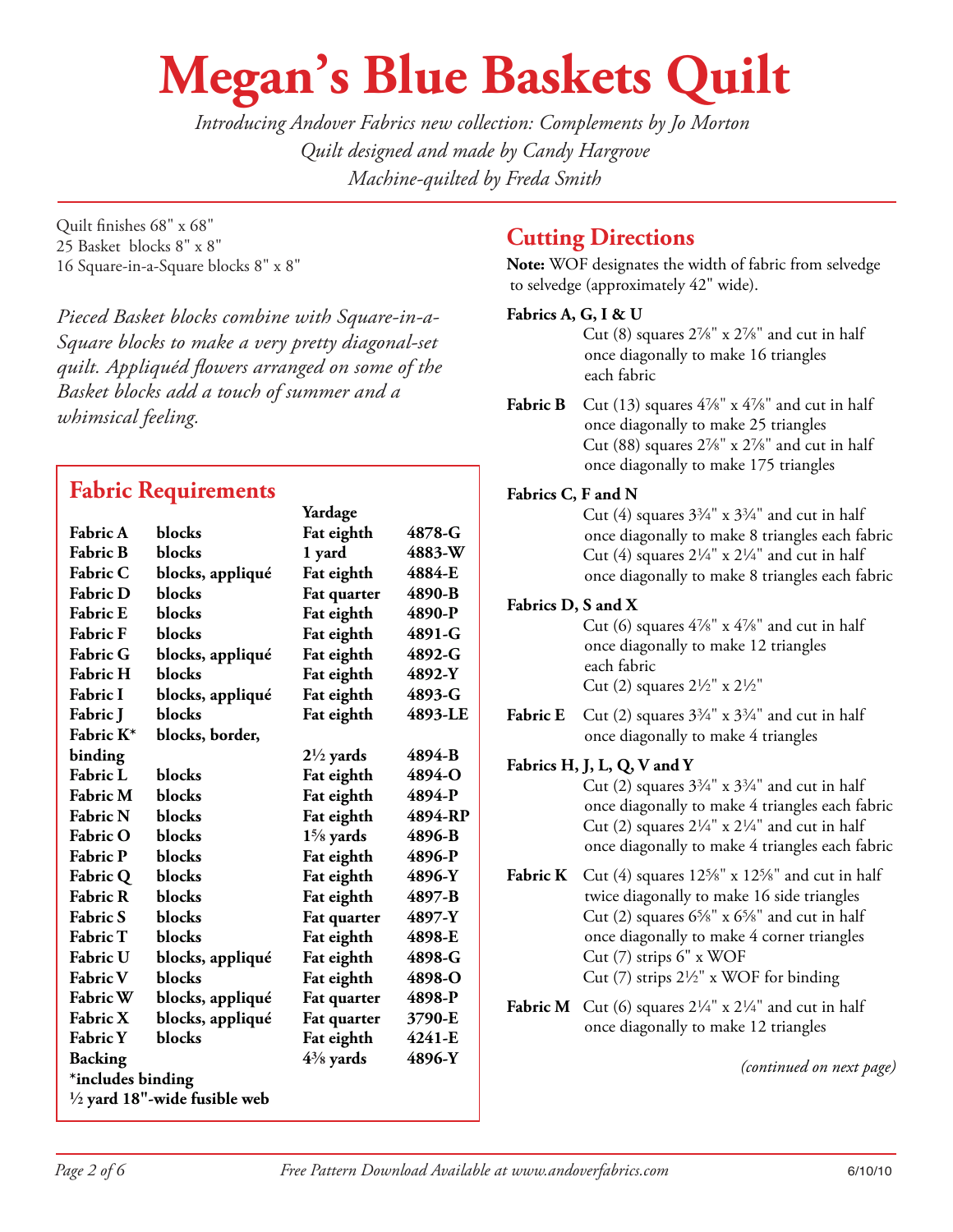# **Megan's Blue Baskets Quilt**

- **Fabric O** Cut (25) squares  $4\frac{7}{8}$ " x  $4\frac{7}{8}$ " and cut in half once diagonally to make 50 triangles Cut (63) squares  $2\frac{7}{8}$ " x  $2\frac{7}{8}$ " and cut in half once diagonally to make 125 triangles Cut (50) rectangles  $2\frac{1}{2}$ " x  $4\frac{1}{2}$ "
- **Fabric P** Cut (2) squares  $2\frac{1}{4}$ " x  $2\frac{1}{4}$ " and cut in half once diagonally to make 4 triangles Cut (4) squares  $3\frac{3}{4}$ " x  $3\frac{3}{4}$ " and cut in half once diagonally to make 8 triangles
- **Fabric R** Cut (4) squares  $4\frac{7}{8}$ " x  $4\frac{7}{8}$ " and cut in half once diagonally to make 8 triangles Cut (4) squares  $2\frac{1}{2}$ " x  $2\frac{1}{2}$ "
- **Fabric T** Cut (4) squares  $4\frac{7}{8}$ " x  $4\frac{7}{8}$ " and cut in half once diagonally to make 8 triangles Cut (2) squares  $2\frac{1}{2}$ " x  $2\frac{1}{2}$ "
- **Fabric W** Cut (6) squares  $4\frac{7}{8}$ " x  $4\frac{7}{8}$ " and cut in half once diagonally to make 12 triangles Cut (4) squares  $2\frac{1}{2}$ " x  $2\frac{1}{2}$ "
- **Backing** Cut (2) panels 42" x 76" and piece to fit quilt top with 4" overlap on all sides

## **Making the Basket Blocks**

- **1.** Refer to Diagram 1 for block piecing.
- **2.** To complete one Basket block, select one 4%" fabric B and two  $4\frac{7}{8}$ " fabric O triangles, two  $2\frac{1}{2}$ " x  $4\frac{1}{2}$ " fabric O rectangles, five  $2\frac{1}{8}$ " fabric O triangles and seven  $2\frac{1}{8}$ " fabric B triangles.
- **3.** Sew a 2%" fabric O triangle to a 2%" fabric B triangle to make a small B-O unit; repeat to make five small B-O units. Press seams toward fabric B triangles.
- **4.** Sew a 4%" fabric O triangle to a 4%" fabric B triangle along the diagonal to make a large B-O triangle. Press seam toward the fabric B triangle.
- **5.** Join two small B-O units, press seam in one direction and add to one O side of the large B-O unit. Repeat with three small B-O units and add to the remaining O side of the large B-O unit to complete the basket top unit.
- **6.** Sew a 2%" fabric B triangle to one end of a  $2\frac{1}{2}$ " x  $4\frac{1}{2}$ " fabric O rectangle; repeat to make a reverse unit. Press seams toward the triangles. Sew these units to the B sides of the basket top unit. Press seams.
- 7. Add the remaining 4<sup>7</sup>/<sub>8</sub>" fabric O triangle to complete one Basket block. Press seam.
- **8.** Repeat steps 1–7 to make a total of 25 Basket blocks.



**Diagram 1 - Basket Blocks**

## **Adding Appliquéd Flowers**

- **9.** Trace seven flower and 10 leaf shapes onto the paper side of the fusible web leaving **2"** between shapes. Cut out shapes, leaving a margin around each one. Fuse the shapes to the wrong side of fabrics leftover from cutting, choosing colors as desired. Cut out shapes on traced lines; remove paper backing.
- **10.** Arrange and fuse the shapes to the basket blocks as desired or referring to the photograph of the quilt for suggestions. Note: You may add a flower to each basket or add flower motifs to the borders to make this quilt all your own. Shapes will be stitched down in the quilting or you may stitch them in place using your favorite appliqué method.



**Full Size Appliqué Patterns**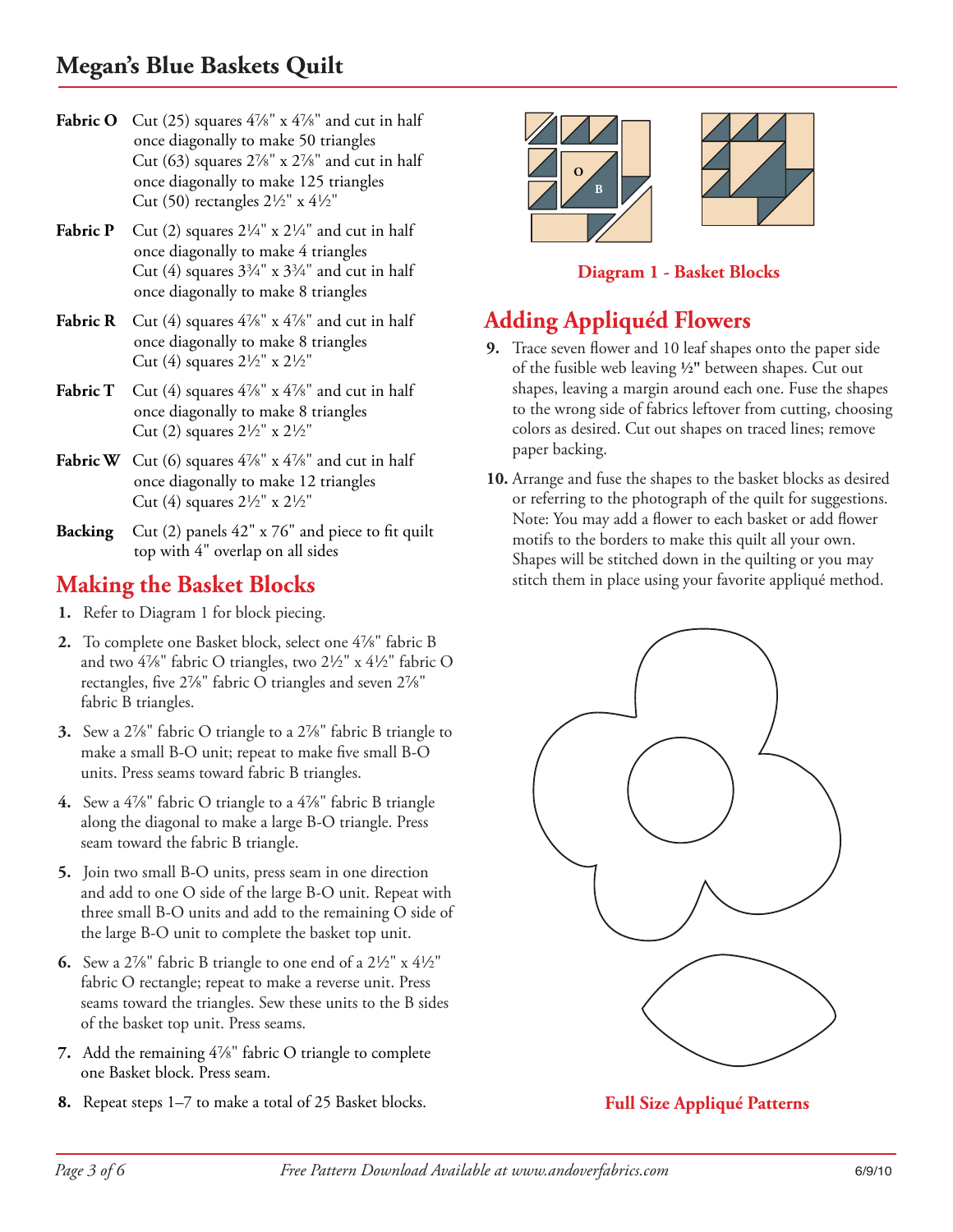# **Making the Square-in-a-Square Blocks**

- **11.** Refer to Diagram 2 for block piecing.
- 12. To complete one Square-in-a-Square block, select one 2<sup>1</sup>/<sub>2</sub>" fabric S square, four  $2\frac{1}{4}$ " fabric P triangles, four  $2\frac{7}{8}$ " fabric A triangles, four  $3\frac{3}{4}$ " fabric J triangles and four  $4\frac{7}{8}$ " fabric R triangles.
- **13.** Sew a fabric P triangle to each side of the fabric S square. Press seams toward the triangles. Continue adding triangles to each side of the pieced unit, adding A, then J and then R to complete the block, pressing seams toward the latest triangle addition as you sew. **Diagram 2 - Square-in-a-Square Blocks**
- **14.** Repeat steps 10 and 11 with remaining squares and triangles to complete a total of 16 different blocks referring to each block drawing for placement of pieces in each block.



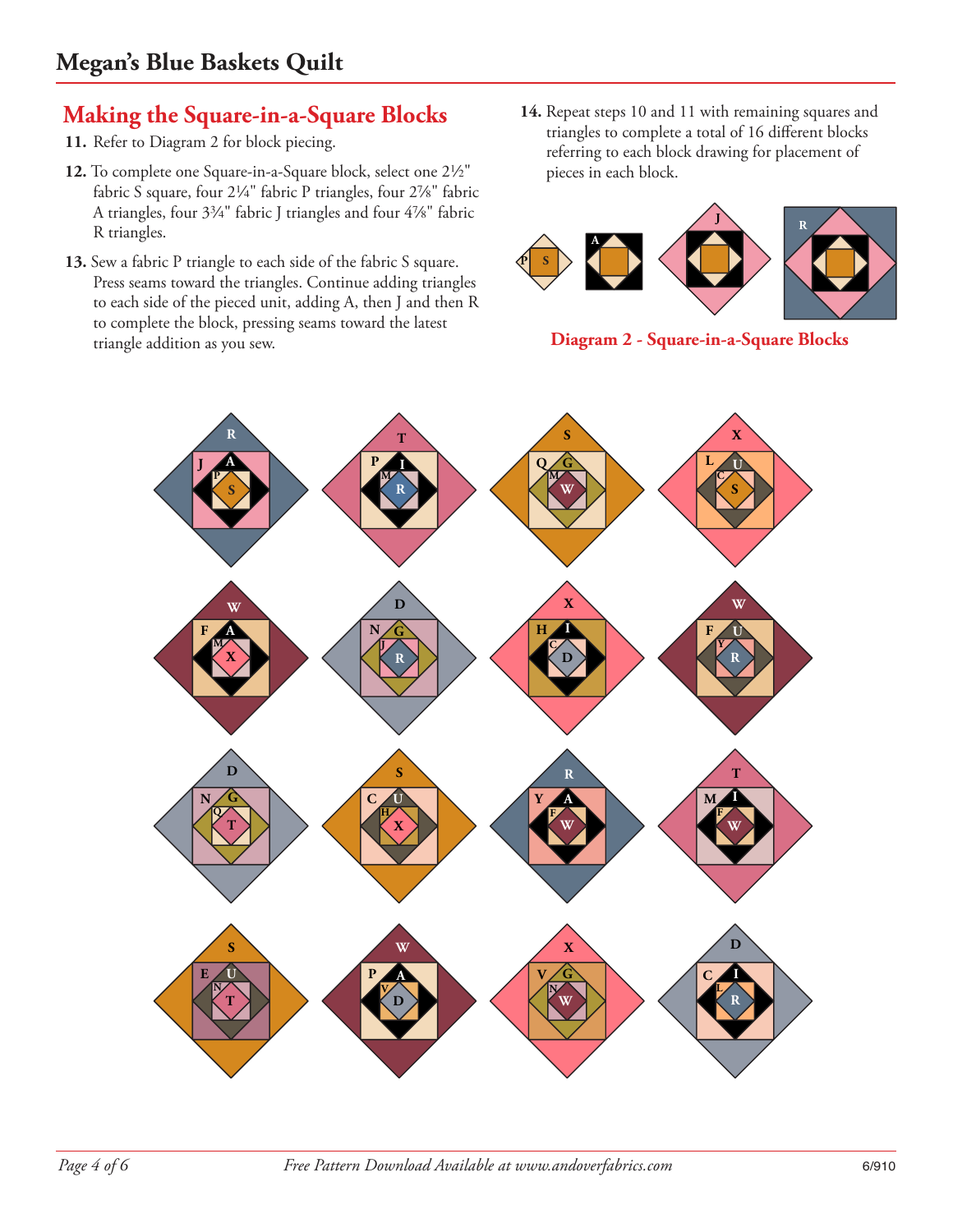# **Megan's Blue Baskets Quilt**

# **Quilt Assembly**

- **15.** Refer to the Quilt Diagram for piecing the quilt center and adding borders.
- **16.** Arrange and join the Basket blocks with the Square-in-a-Square blocks in diagonal rows adding the fabric K corner triangles at the corners and the fabric K side triangles at the ends of the diagonal rows. Press seams toward the Square-in-a-Square blocks and the fabric K triangles.
- **18.** Join the 6"-wide fabric K strips on the short ends to make one long strip. Press seams open. Cut the strip into two 57**2"** strips and two 68**2"** strips.
- **19.** Sew the 57**2"** strips to opposite sides and the 68**2"** strips to the top and bottom of the pieced center. Press seams toward the strips.

## **Finishing the Quilt**

**20.** Layer quilt top with batting and backing. Quilt in the ditch of seams and as desired. Bind to finish the quilt.



**Quilt Diagram**